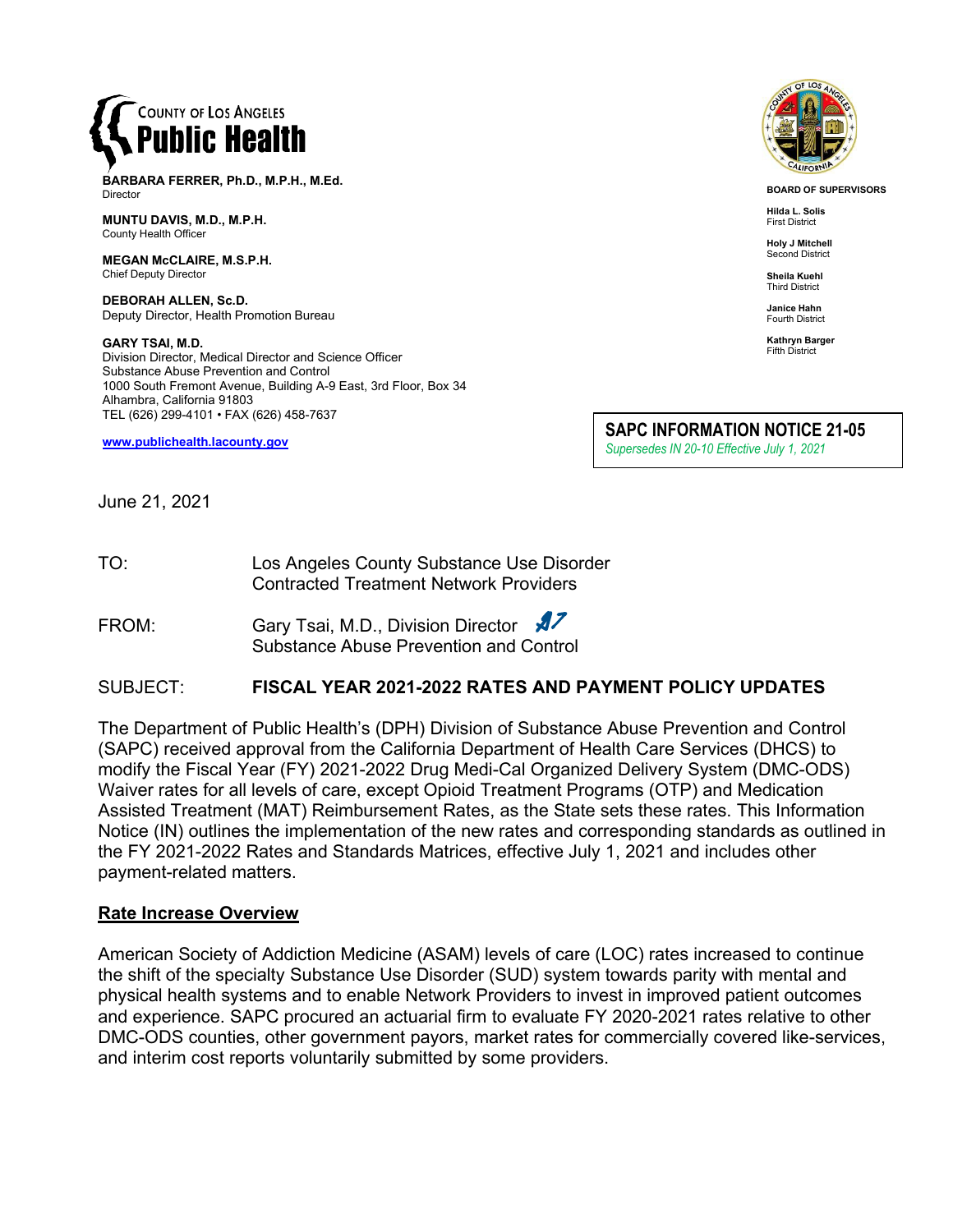SAPC IN 21-05 June 21, 2021 Page 2 of 7

For FY 2021-2022:

- SAPC is returning to a standard base rate model for services, which removes staff modifiers for all LOCs.
- Nearly all DMC base rates for reimbursable services are increasing, including by the allowable Medicare Market Basket Inflator of 2.3% for all LOCs.
- SAPC continues to implement increases above the base rate for perinatal (+7.81%) and youth (+2.14%) specialized programs; documentation time for all LOCs; and travel time for approved field-based services.

| FY 21-22 Changes over Standard Base Rate |                |  |
|------------------------------------------|----------------|--|
| ASAM 1.0 - Outpatient                    | $+15.6%$       |  |
| ASAM 2.0 - Intensive Outpatient          | $+14.4%$       |  |
| ASAM 3.1, 3.3, 3.5 - Residential         | $+8.4%$        |  |
| ASAM 1-WM, 2-WM, 3.2-WM                  | $+2.3%$        |  |
| ASAM 3.7-WM*                             | $+12.5%$       |  |
| ASAM 4-WM*                               | $+11.9%$       |  |
| <b>Case Management</b>                   | $+5.8%$        |  |
| <b>Recovery Support Services</b>         | $+33.0%$       |  |
| <b>Opioid Treatment Programs</b>         | Not Applicable |  |

\*An increase was applied to ASAM 3.7 WM and ASAM 4.0 WM to include the costs to deliver case management as a component of the day rate

# **Population Modifiers**

DHCS requires programs specializing in serving pregnant and parenting women (PPW) and youth to comply with the [Perinatal Practice Guidelines](https://www.dhcs.ca.gov/individuals/Documents/Perinatal_Practice_Guidelines_FY1819.pdf) and [Youth Treatment](https://www.dhcs.ca.gov/individuals/Documents/Youth_Treatment_Guidelines.pdf) [Guidelines,](https://www.dhcs.ca.gov/individuals/Documents/Youth_Treatment_Guidelines.pdf) respectively. This enhanced rate is designed to continue to help providers meet these expectations, in addition to other local requirements (i.e., pregnancy intention services within PPW programs). Each Network Provider site that meets the criteria as a PPW or youth-tailored program, which includes identification as such on the Service and Bed Availability Tool (SBAT), is eligible for this enhanced rate for allowable DMC-ODS services. These modifiers do not apply to supplemental PPW services for transportation and childcare as these rates are set by Federal and State entities. PPW sites that also serve pregnant/parenting youth only receive the PPW modifier.

SAPC is developing enhanced guidelines for PPW and youth services in collaboration with network providers that will be required for continued receipt of increased rates and participation as a specialized service location.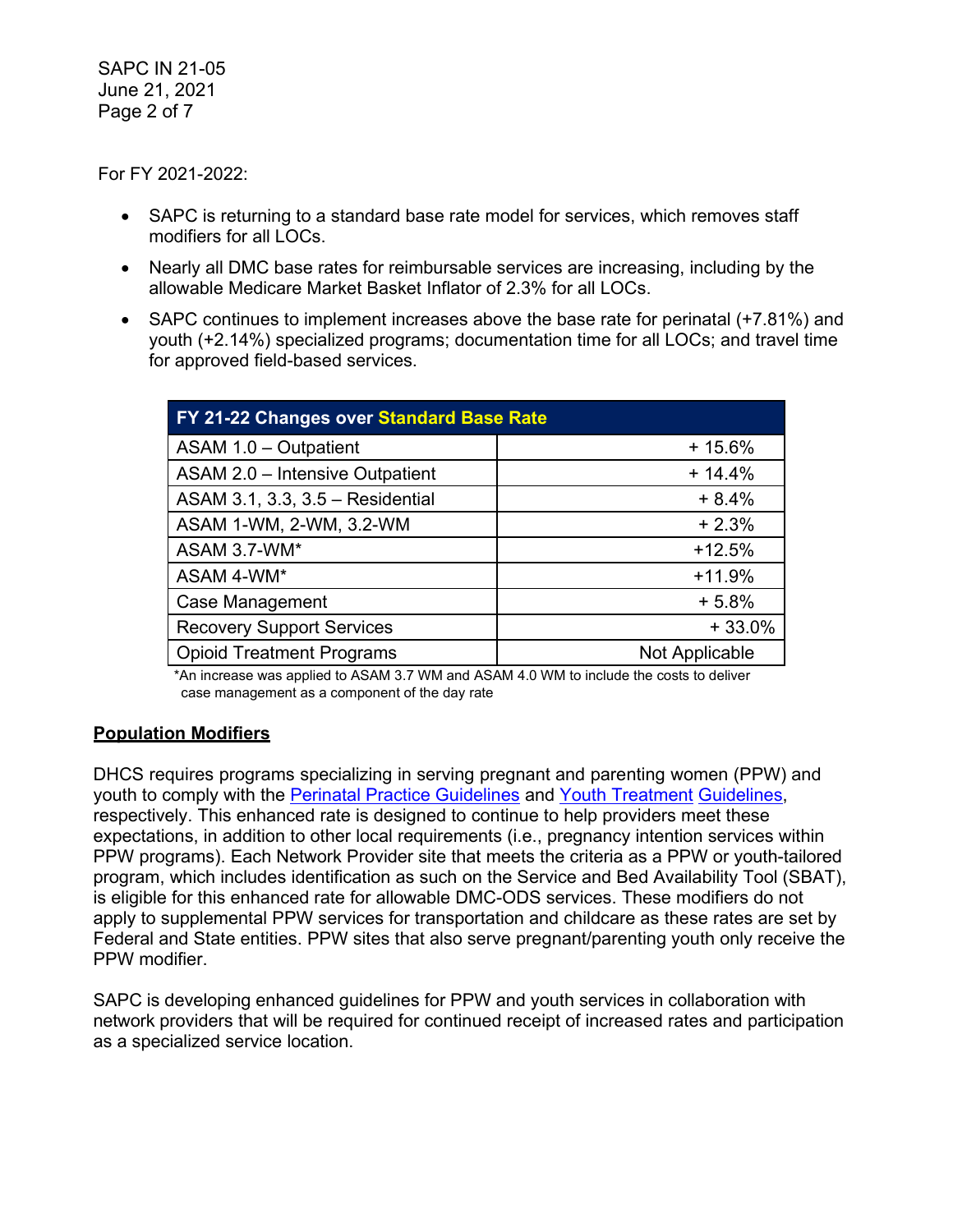| SITE QUALIFICATIONS FOR POPULATION MODIFIERS |                                                                                                                                                                                                                                                                                                                                                                                                                                                                                                                                                                                                                                                                                                                                                                                                                                                                                                                                                                                                         |                 |  |
|----------------------------------------------|---------------------------------------------------------------------------------------------------------------------------------------------------------------------------------------------------------------------------------------------------------------------------------------------------------------------------------------------------------------------------------------------------------------------------------------------------------------------------------------------------------------------------------------------------------------------------------------------------------------------------------------------------------------------------------------------------------------------------------------------------------------------------------------------------------------------------------------------------------------------------------------------------------------------------------------------------------------------------------------------------------|-----------------|--|
| <b>Population</b><br><b>Modifier</b>         | <b>Criteria</b>                                                                                                                                                                                                                                                                                                                                                                                                                                                                                                                                                                                                                                                                                                                                                                                                                                                                                                                                                                                         | <b>Increase</b> |  |
| Youth<br>12-17 years<br>of age<br>"HA"       | Experience serving youth (ages 12 through 17) in 2 of the<br>$\bullet$<br>last 7 years.<br>Demonstrated experience using evidence-based practices<br>$\bullet$<br>that are specific to youth.<br>Counselors and/or Licensed Practitioner of the Healing<br>$\bullet$<br>Arts (LPHA) providing direct SUD treatment services to<br>youth, young adults and families have a minimum of 2<br>years' experience providing youth services, which includes<br>working with youth who are runaways, victims of abuse<br>and pregnant or with children.<br>Policies and procedures for addressing the needs of youth<br>$\bullet$<br>with SUD, such as ensuring developmentally appropriate<br>services, family involvement, composition of group<br>counseling, etc.<br>Network Provider owner, key staff, and all individuals<br>$\bullet$<br>providing direct services to youths passed a background<br>investigation to the satisfaction of County.<br>Listed on the SBAT as a qualified site.<br>$\bullet$ | 2.14%           |  |
| Pregnant or<br>Parenting<br>Women<br>"HD"    | Current DMC certification for perinatal services.<br>$\bullet$<br>Counselors and/or LPHAs providing direct SUD treatment<br>$\bullet$<br>services to perinatal women must have minimum of 2<br>years of experience providing women- specific evidence-<br>based or best practices which includes, but is not limited<br>to: Trauma-Informed and Integrated Trauma Services,<br>relational or cultural approaches that focus on the<br>relevance and centrality of relationships, assessing and<br>reviewing the history of interpersonal violence, women-<br>only therapeutic environments, parenting support,<br>parenting skills, and family reunification services as<br>applicable.<br>Listed on the SBAT as a qualified site.                                                                                                                                                                                                                                                                      | 7.81%           |  |

# **Documentation Time**

To support Network Providers' ability to effectively document delivered services, practitioners will be able to claim the amount of time required to draft the note in the EHR as follows, and commencing upon Sage configuration unless otherwise noted in the attached instructions form:

Service-Based LOC: For ASAM 1.0, 2.1, and Recovery Support Services (RSS) up to 10 minutes of documentation time per patient for group services using 1-minute increments and up to 15-minutes for individual services in 15-minute increments.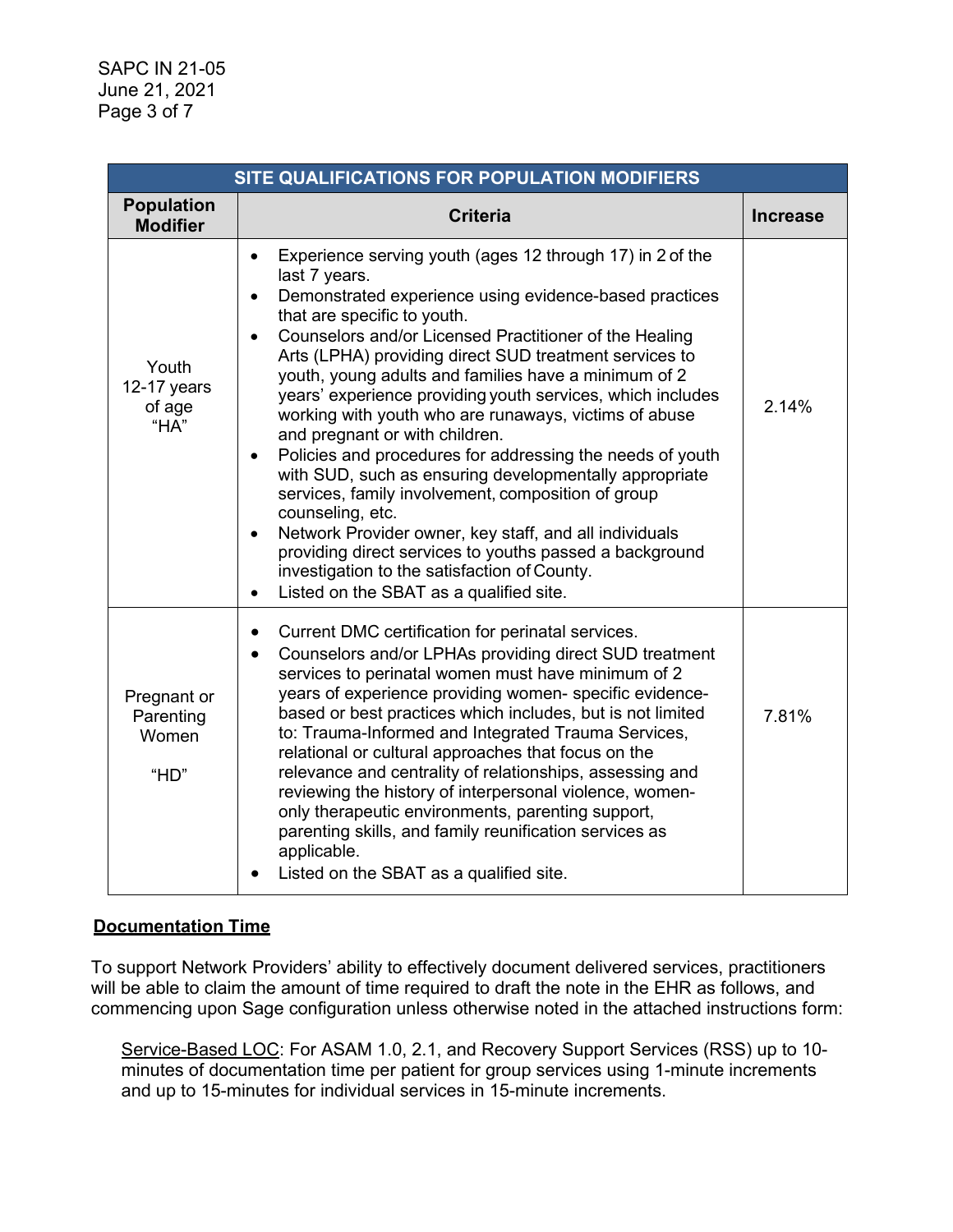SAPC IN 21-05 June 21, 2021 Page 4 of 7

> Day Rate-Based LOC: For ASAM 3.1, 3.3, 3.5, 1-WM, 2-WM, 3.2-WM, 3.7-WM, and 4-WM, SAPC incorporated the cost of documentation into the daily rate. Separate claim submissions are not permitted. Daily or per service notes are now required for these levels of care; the weekly note allowance has been discontinued effective July 1, 2020.

Per DHCS, and as outlined in the DMC-ODS State-County Intergovernmental Agreement, time spent (e.g., start and end time) documenting service delivery must be included in a Progress Note or Miscellaneous Note in addition to the time spent (e.g., start and end time) conducting the service to avoid disallowance. SAPC will monitor this requirement.

# **Group Formula**

The group formula is in the process of being updated in the Sage system. This update will allow providers to specify the documentation time for each patient served in a group setting. SAPC will notify the provider network once this configuration has been completed. Until this is finalized, the group formula continues to calculate the per patient rate by adding the counseling time, travel time, and documentation time then dividing this total time by the total number of individuals in the group.

## **Travel Time**

When providing Outpatient (ASAM 1.0) or Intensive Outpatient (ASAM 2.1) treatment services for at least 60-minutes at a SAPC approved Field-Based Service location, the performing provider (e.g., SUD Counselor) will be able to add travel time to and from the approved location, up to 30-minutes each way, unless otherwise approved in the Field-Based Service application and based on a SAPC identified gap in network adequacy (e.g., Catalina Island). The Progress Note or Miscellaneous Note must include the start and end time of the travel in each direction in addition to the start and end time of the direct service.

#### **Screening and Referral Connections**

To improve the patient experience and reduce unnecessary paperwork, any individual who first presents at a Network Provider must receive either the electronic Youth Engagement Screener (ages 12 through 17) or ASAM CO-Triage screener (18 years of age and older) to determine the Provisional LOC prior to receipt of the full ASAM assessment. Providers must also complete the *Referral Connections Form* in the Sage system, which outlines attempts to make an appointment for a full ASAM Assessment and the associated outcome. The maximum payment per patient per day per provider agency is \$30.00 in all LOCs. The screening is not separately reimbursable when also claiming the Clinical Day rate on the same day.[1](#page-3-0)

A Youth Engagement Screener or CO-Triage screening is not reimbursable when referrals originate from the Client Engagement and Navigation Services (CENS), Connecting to Opportunities for Recovery and Engagement (CORE) Centers, or the Substance Abuse Service Helpline (SASH).

<span id="page-3-0"></span><sup>1</sup> Day Rate Based LOCs include ASAM levels 1-WM, 2-WM, 3.2-WM, 3.7-WM, 4-WM, 3.1, 3.3, 3.5.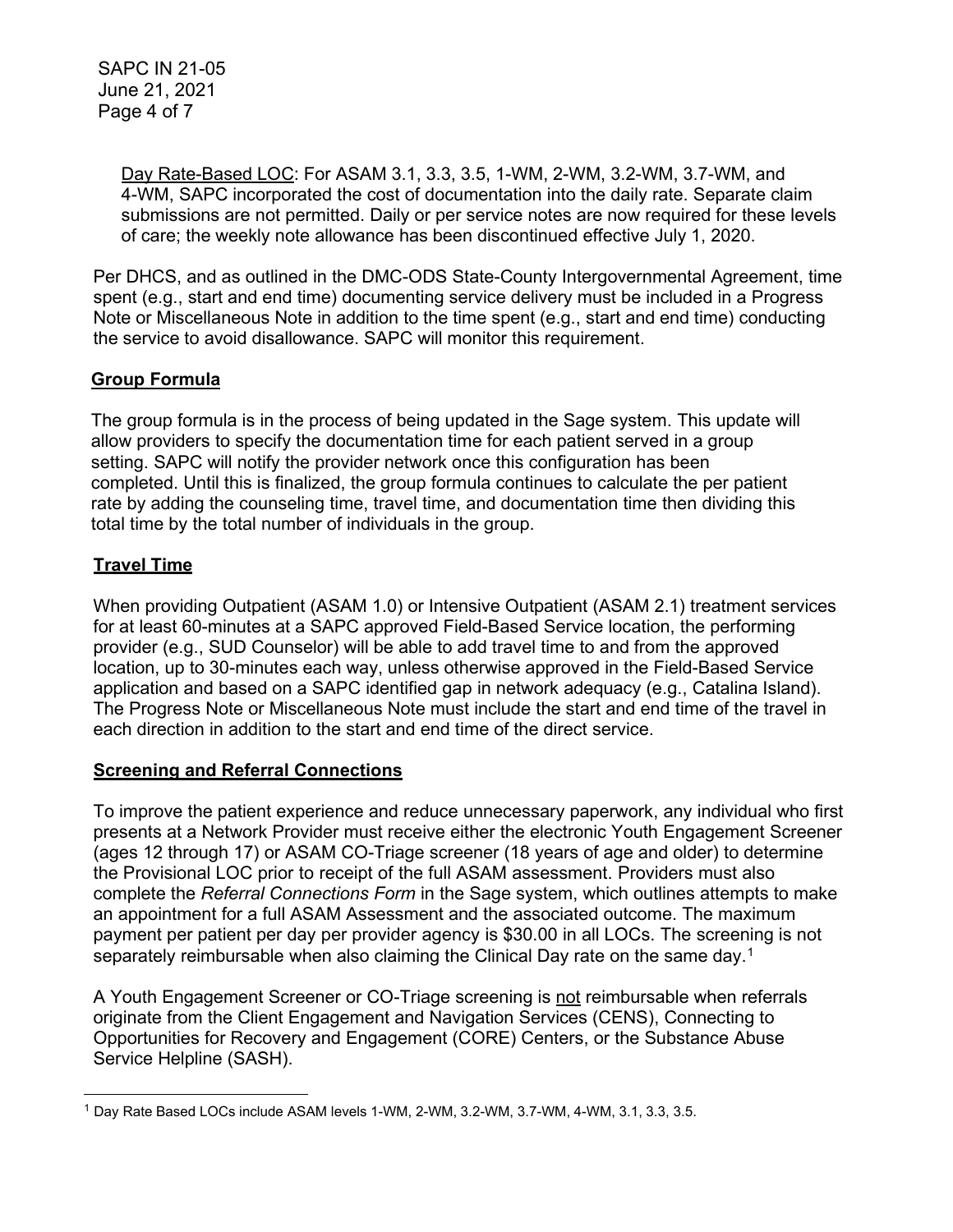SAPC IN 21-05 June 21, 2021 Page 5 of 7

## **Residential Treatment Services**

Pursuant to new State guidelines<sup>2</sup>, DMC now reimburses for medically necessary residential treatment and does not stipulate limits related to number of admissions or duration of stay for any Medi-Cal enrolled beneficiary. Therefore, residential admissions for Medi-Cal beneficiaries need to have a corresponding authorization under the DMC funding source.

## **Case Management Services**

Case Management is a collaborative and coordinated approach to the delivery of health and social services that connects and coordinates appropriate needed services to address specific concerns and barriers to meet treatment plan goals on behalf of the patient. Effective January 1, 2021, SAPC removed the 10-hour or 40-unit per month maximum cap for Case Management Services (H0006) for patients meeting medical necessity criteria. The standalone uncapped benefit applies to most Levels of Care, with the exception of Withdrawal Management Levels 3.7, and 4, where the benefit is incorporated into the day rate and is not a separate billable service. Case Management services may be delivered face-to-face, by telephone or through telehealth supportive services.

## **Recovery Support Services**

The rate for Recovery Support Services benefit has been standardized across all service components except for Screening and Case Management. The Sage system is also being configured to comply with new State guidance<sup>[3](#page-4-1)</sup> that now permits concurrent enrollment in a treatment LOC and serving beneficiaries without a remission diagnosis.

The Sage system will be configured to allow Recovery Support Services to be authorized through a provider authorization which does not require a SAPC utilization management review prior to provider billing for services. Providers are still responsible for conducting medical necessity evaluations and documenting rationale for level of care determination in the clinical record. Through this process providers will be issued Provider Authorizations (PAUTH) with the appropriate Recovery Support Services U codes and previous level of care U code combinations needed to ensure proper adjudication. Providers are instructed to claim using the U code for the DMC certified level of care of the site where the Recovery Support Services was delivered.

#### **Recovery Bridge Housing**

Recovery Bridge Housing (RBH) rates for adult and PPW locations continue at \$50.00 and \$55.00 per person per day, respectively. Children accompanying the parent in a qualified PPW program are reimbursed at the same rate as the parent. Additional information on the PPW benefit is included in the Pregnant and Parenting Specialization Enhanced Rates and Staffing Modifiers matrix and the most current version of the Provider Manual.

<span id="page-4-0"></span><sup>2</sup> [Behavioral Health Information Notice No: 21-021](https://www.dhcs.ca.gov/formsandpubs/Pages/2021-MHSUDS-BH-Information-Notices.aspx)

<span id="page-4-1"></span><sup>3</sup> [DHCS Behavioral Health Information Notice No: 21-020](https://www.dhcs.ca.gov/Documents/BHIN-21-020-DMC-ODS-Clarification-on-Recovery-Services.pdf)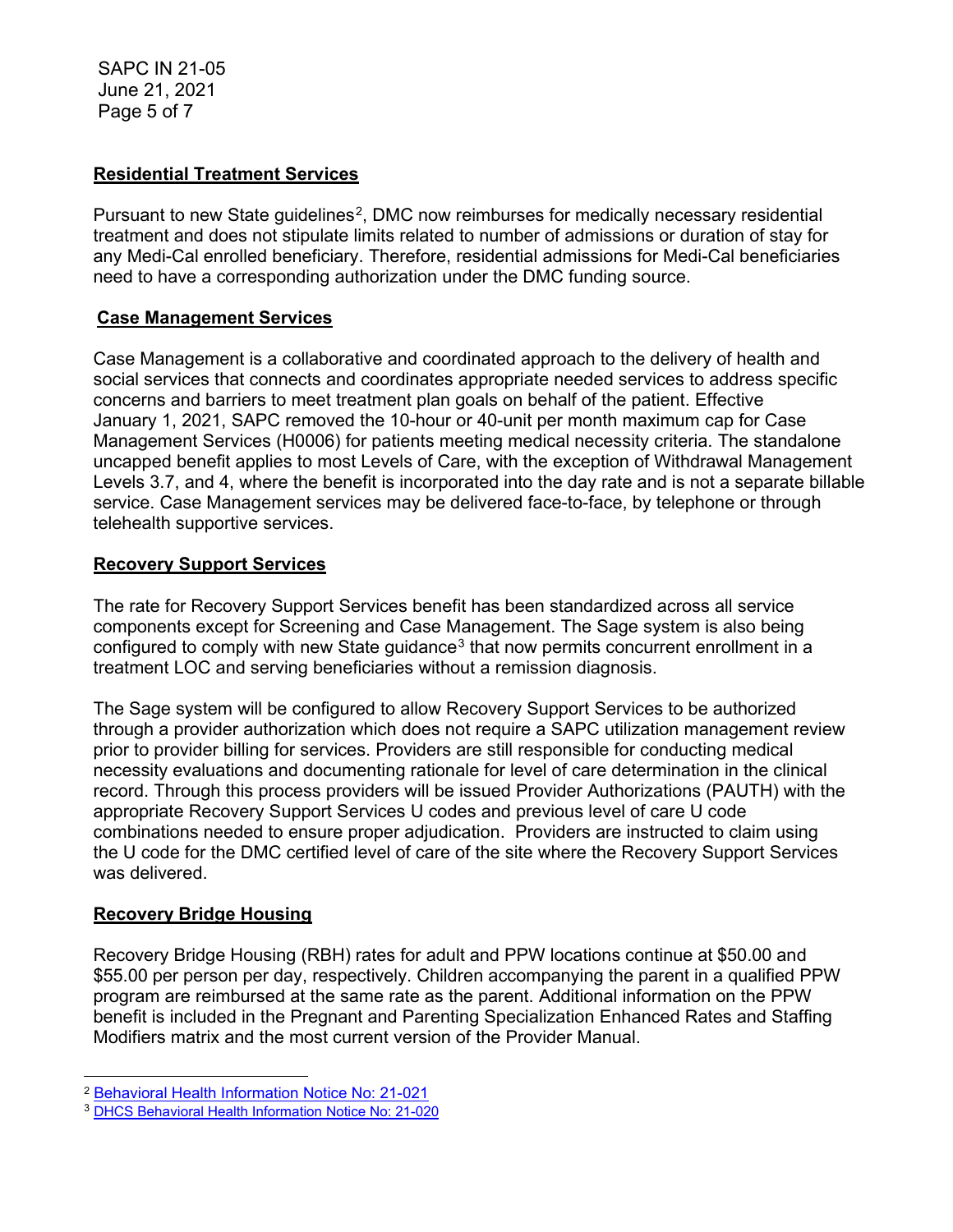## **Room and Board**

The Room and Board rate remains \$25.00 for all LOCs. This will require residential and withdrawal management sites to reevaluate how claims are allocated during cost reporting. If you have any questions, please reach out to your SAPC Finance Analyst.

#### **Opioid Treatment Programs**

## *National Drug Codes*

Under the DMC-ODS, OTPs must offer Buprenorphine-Mono, Buprenorphine-Naloxone, Disulfiram, and Naloxone in addition to methadone.[4](#page-5-0) The National Drug Code (NDC), according to DHCS' [Information Notice 19-033 a](https://www.dhcs.ca.gov/formsandpubs/Documents/MHSUDS%20Information%20Notices/MHSUDS_Information_Notices_2019/MHSUDS-Information-Notice-19-033-NDC-MAT-FINAL.pdf)nd the [NDC MAT List,](https://www.dhcs.ca.gov/formsandpubs/Documents/MHSUDS%20Information%20Notices/MHSUDS_Information_Notices_2019/MHSUDS-Information-Notice-19-033-Exhibit-A-NDC-List-for-DMC-ODS-MAT-Services.pdf) must be included in all claims for additional Medications for Addiction Treatment (MAT), excluding methadone, beginning

July 1, 2019. Furthermore, to enable Buprenorphine prescribing, qualified prescribers must have the required Drug Enforcement Administration (DEA) X-Waiver.

## *Counseling Requirements*

Patients in OTP settings can receive individual and/or group counseling in excess of 200 minutes (20 10-minute increments) per month if medically justified and documented in the beneficiary record.<sup>[5](#page-5-1)</sup>

### *HIV and HCV Testing*

DHCS factored in the cost to conduct the Human Immunodeficiency Virus (HIV) and the Hepatitis C Virus (HCV) tests within the OTP rates. As such, this service must be documented via the claims system at a \$0.00 rate value.

#### **Client Engagement and Navigation Services (CENS)**

CENS hourly rate for approved co-locations continues at \$73.70 per CENS counselor which continues to support documentation and transportation requirements.

# **ASAM 1.0 AR**

Until SAPC receives further State guidance on how to submit DMC claims for individuals 12 through 20 years of age who are at-risk of but do not meet criteria for a SUD diagnosis, member authorizations are suspended and should not be submitted to the Quality Improvement and Utilization Management Unit for review or Sage for claims reimbursement. Authorized Youth Network Providers can continue to submit paper-based claims to SAPC in accordance with the letter titled "Youth At-Risk Memo" dated June 9, 2021. The paper-based process will sunset for DMC reimbursable claims once the payment process has been established within Sage.

<span id="page-5-0"></span><sup>&</sup>lt;sup>4</sup> DHCS MHSUDS [Information](https://www.dhcs.ca.gov/formsandpubs/Documents/MHSUDS%20Information%20Notices/MHSUDS_Information_Notices_2018/MHSUDS_Information_Notice_18_036_MAT_FY_1819.pdf) Notice 18-036 or as subsequently modified by the State

<span id="page-5-1"></span><sup>5</sup> DHCS MHSUDS [Information](https://www.dhcs.ca.gov/formsandpubs/Documents/Info%20Notice%202015/MHSUDS_15_028_NTP.pdf) Notice 15-028 or as subsequently modified by the State.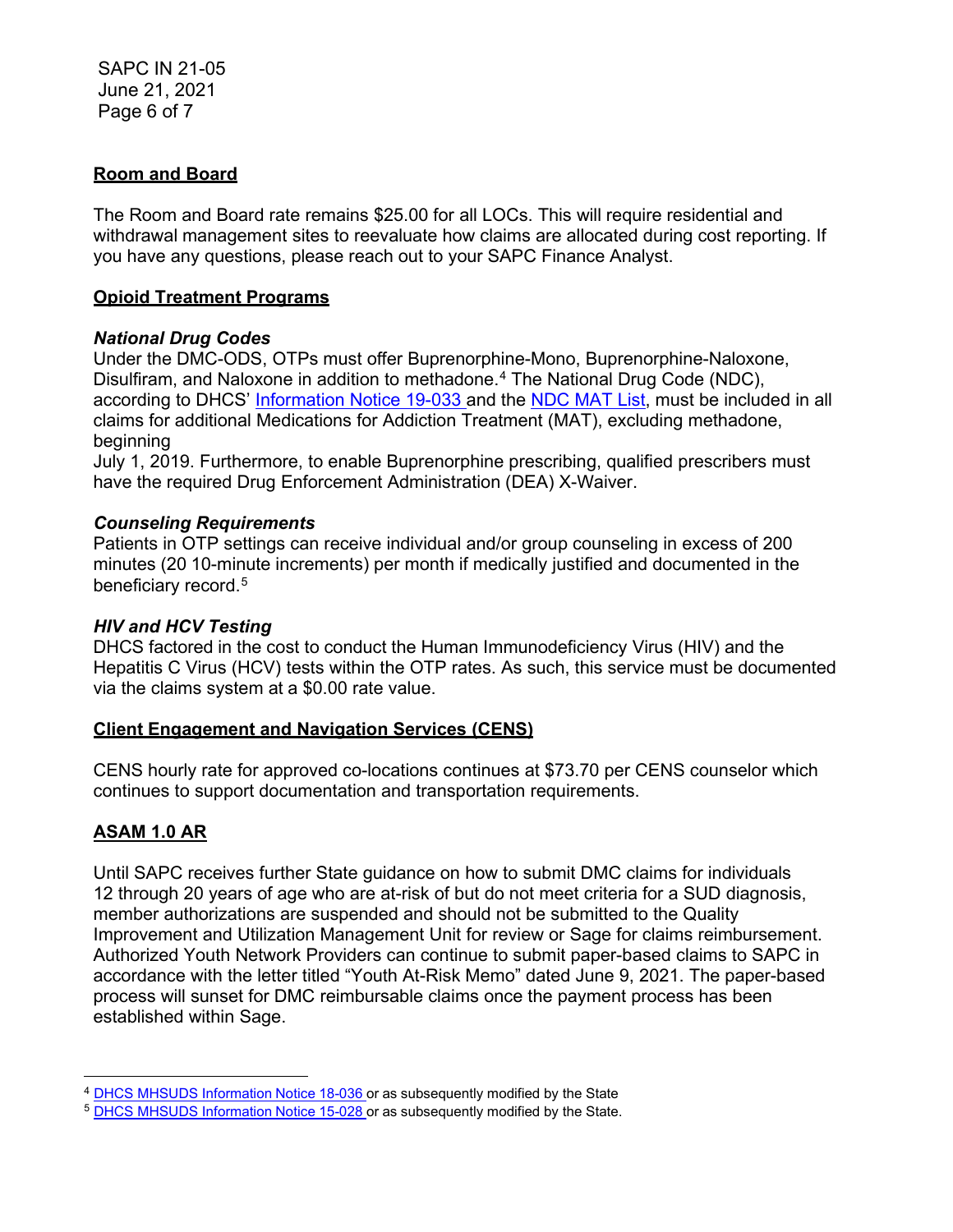SAPC IN 21-05 June 21, 2021 Page 7 of 7

### **Medi-Cal Application or Transfer Pending**

SAPC is continuing the "Pending Medi-Cal Enrollment and Transfer Allowance" intended to ensure that the SAPC treatment provider network does not deny admission to SUD treatment for patients who are presumed to meet the eligibility criteria for Medi-Cal or My Health LA. The policy allows providers to receive reimbursement in advance for patients who are eligible and in the process of applying for Medi-Cal or whose benefits need to be transferred from another County to Los Angeles County. This is permitted for up to thirty (30) consecutive calendar days for new patients who have not already been a recipient of this opportunity at another LOC within the same network provider or at another network provider site during the fiscal year (**limit one per patient per fiscal year system-wide**). It does not, however, apply to patients whose Medi-Cal benefits lapsed during the treatment episode.

Because Medi-Cal benefits are generally retroactive to the date of application submission, providers must help patients submit their Medi-Cal application or transfer as soon as possible during the admission process. The provider is expected to conduct case management for this purpose and continue delivering services after the 30-day period while Medi-Cal is pending. Additionally, Medi-Cal or My Health LA-eligible beneficiaries/participants may not be charged sliding scale fees or flat fees.

Providers are required to ensure that the *Financial Eligibility Form* in Sage reflects the funding sources available to patients, including both non-DMC and DMC funding. Once Medi-Cal is obtained, the provider must change the *Financial Eligibility Form* in Sage to indicate DMC as the primary payor as this enables previously non-submitted claims to be sent to the State for payment. SAPC will be monitoring and enforcing this policy to ensure that providers are enrolling patients into the appropriate funding source. SAPC will use both technical assistance and compliance measures to support this enforcement.

# **Authorization Submission Deadline**

Member authorizations and reauthorizations must be submitted to the SAPC Quality Improvement and Utilization Management Unit within thirty (30) calendar days of admission or within thirty (30) calendar days of the start date of reauthorizations. This aligns with local requirements to complete initial assessments within seven (7) days of admission for adults and fourteen (14) days for youth. This also limits financial liability and recoupment potential by ensuring completion of assessments and Treatment Plans within State DMC deadlines. SAPC is in the process of determining implication and possible changes to this process as a result of recent State guidance $6$  and will update providers accordingly.

Member authorizations and reauthorizations submitted after thirty (30) calendar days of the admission date or reassessment date may result in determinations that medical necessity was not established according to both State and SAPC contract requirements. In this scenario, only

<span id="page-6-0"></span><sup>6</sup> [DHCS Behavioral Health Information Notice No: 21-019](https://www.dhcs.ca.gov/Documents/BHIN-21-019-DMC-ODS-Updated-Policy-on-Medical-Necessity-and-Level-of-Care.pdf)